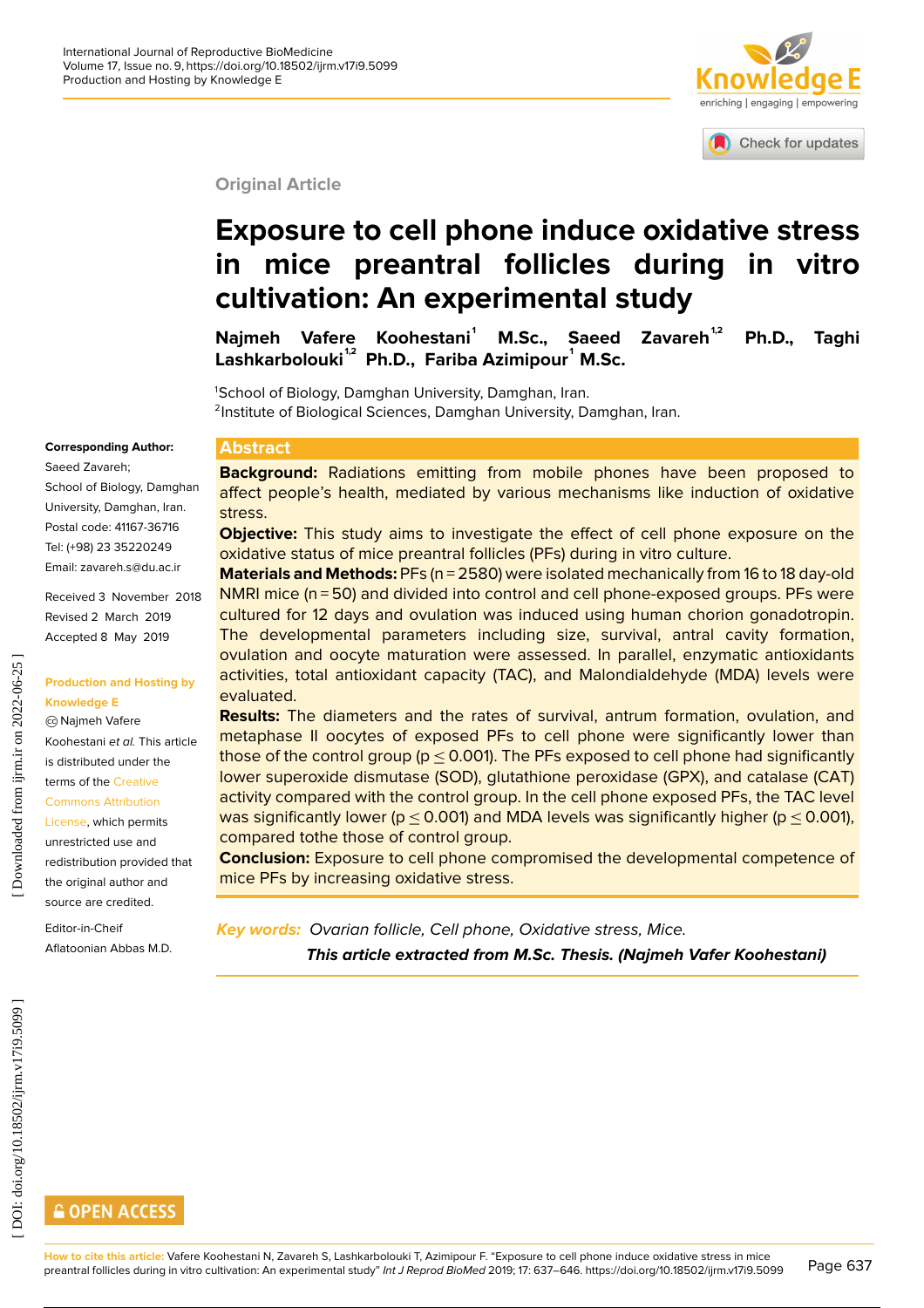## **1. Introduction**

The widespread usage of the cell phone has led to concerns about the potentially adverse effects of its emitted radiation on reproductive health (1). The mechanism of its effects is not entirely clear, however, in general, cell phones have two influencing mechanisms, namely, thermal and non-thermal effects. In thermal effects, high frequency increases tissue temperature and damages cell development, whereas, in the non-thermal effects, the passage of its impulses destruct cell membrane integrity (2). It was, however, demonstrated that the radiation emitting from commercial cell phones have non-thermal effects (3, 4). The impact of cell phone radiation probably combines thermal and non-thermal effects. Recent studies have shown a possible role of cell phone usage in male infertility (3–6). Holding a cell phone near the reproductive organs such as the testes may lead to the impairment of testicular function particularly sperm production and thereby to male infertility.

Studies have shown that cell phone radiation induces oxidative stress (OS) in in vivo condition (7). OS is the imbalance between pro-oxidants and antioxidants to overcome pro-oxidant. Cell phone radiation seems to increase the production of reactive oxygen species (ROS) by disturbing the ROS metabolism or decreasing the total antioxidant capacity (TAC) and decreasing the enzymatic antioxidant activity (8). In this regard, it was demonstrated that cell phone radiation increases mitochondrial ROS generation in human spermatozoa that lead to altering semen quality. However, previous studies on the effect of long-term exposure to cell phone radiation on Malondialdehyde (MDA) levels and enzymatic antioxidant activities revealed contradictory results (7, 8). In this regard, Balci and colleagues found that cell phone-emitted radiation did not change MDA levels and superoxide dismutase (SOD), GSH-Px,

and catalase (CAT) activityin lens tissue (9). While on the other hand, Oktem and colleagues showed that cell phone exposure increased MDA levels and decreased SOD, CAT, GSH-Px activities in renal tissue (8). Also, Ozguner and colleagues demonstrated that SOD, GSH-Px, and CAT activities decreased in retina tissue of cell phone-exposed animals (10). Although previous studies showed that cell phone usage compromised male infertility (11), the effect of emitted radiation from cell phones on the female reproductive system is still unclear.

Therefore, the present study aimed to evaluate whether the cell phone radiation can affect the oxidative status and developmental competence of mice preantral follicles (PFs) during in vitro culture.

## **2. Materials and Methods**

#### **2.1. Reagents**

All chemical reagents, unless otherwise stated, were purchased from Sigma Aldrich (UK). Culture medium was created using Milli-Q water.

### **2.2. Animals**

The adult female and male (6–8 wk; 20–25 g) Naval Medical Research Institute mice (NMRI; n = 20 and 10, respectively) were housed and bred under standard conditions: 12 hr light/dark cycle and temperature condition of 24 <mark>°C with adequate food</mark> and water. Female offspring aged 16–18-day old (n = 50) were used for all experiments.

### **2.3. Experimental design**

The ovaries of mice were hold in alpha minimum essential medium ( α-MEM) supplemented with 25 mM HEPES (4-(2-hydroxyethyl)-1-piperazineethanesulfonic acid) 10% FBS (fetal bovine serum; Gibco, UK), 100 IU/ml penicillin,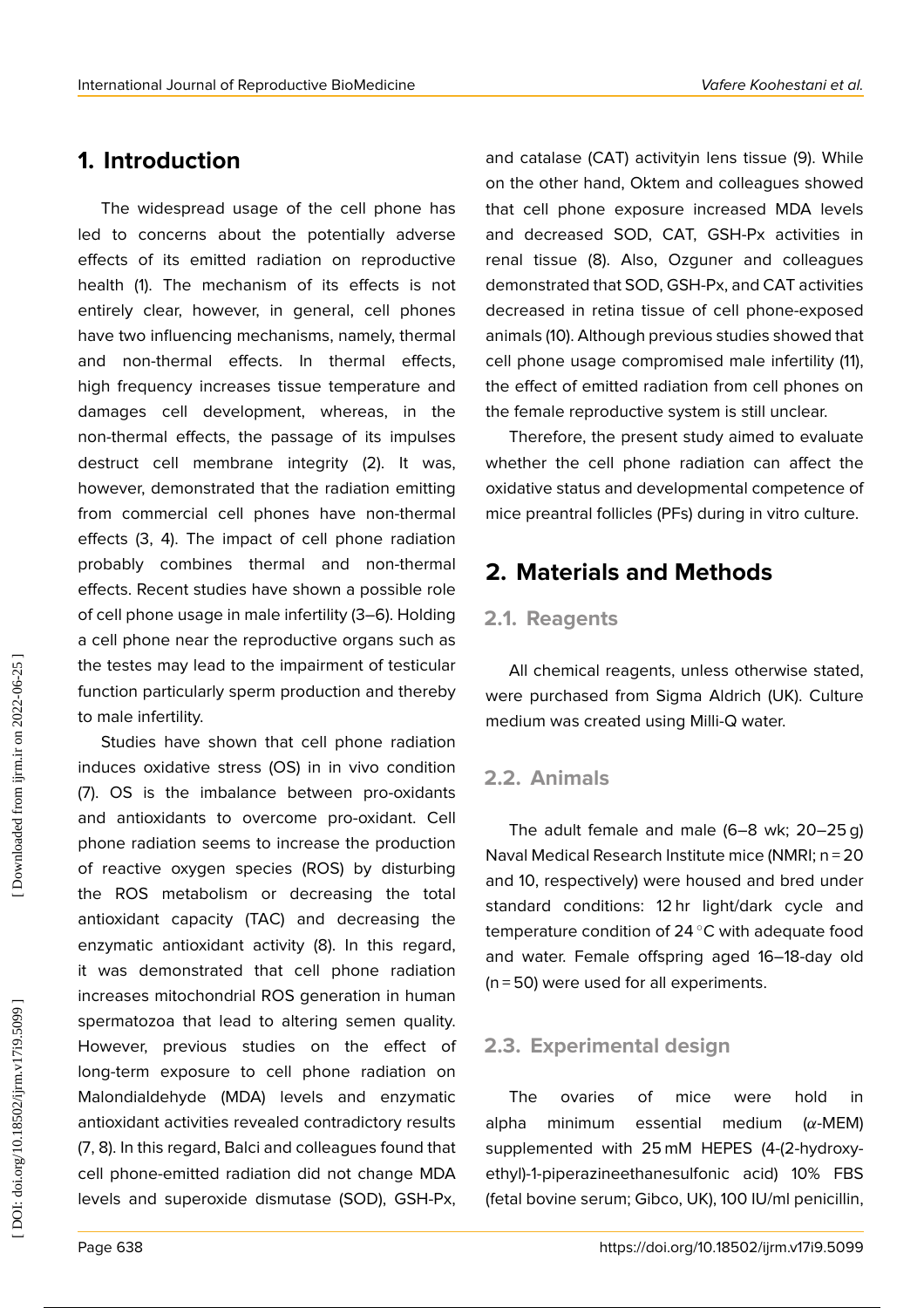$75\,\mu$ g/mL streptomycin and 2.2 g/L sodium bicarbonate, The PFs were mechanically isolated from the ovaries as described previously (12). The PFs with with a diameter of 130–150  $\mu$ m and oocyte surrounded with 2–3 layers of intact granulosa cells with intact basement membrane and at least one layer of theca cells were selected and allocated into control and experimental groups. Experimental groups were exposed to cell phone (Sony Ericsson K800) with carrier frequency of 1,900 MHz and specific absorption rate (SAR) ranged from 0.77 to 0.88 W/kg in talking mode at 5 cm distance from the culture dish containing PFs for 60 min inside the CO <sup>2</sup> incubator (Memmert, Germany). The PFs were cultured for up to 12 days to evaluate the developmental parameters. In parallel, some of the PFs were randomly selected to assess the oxidative status. All experiments were repeated at least four times.

### **2.4. In vitro culture of PFs**

PFs were cultured in 25  $\mu$ L drops of  $\alpha$ -MEM supplemented with 100 m IU/mL recombinant human follicle-stimulating hormone (rhFSH), 5% FBS, 1% insulin-transferring-selenium (ITS), and 20 ng/mL recombinant epidermal growth factor (rEGF) under embryo-tested mineral oil in an incubator at  $37^{\circ}$ C in 5% CO<sub>2</sub> in air for 10 days as previously described (13). Culture medium was changed every other day for 10 days. Along with the changing environment, the growth of PFs was evaluated by calculating the average of two perpendicular diameters with an inverted microscope with the precalibrated ocular micrometer on 2nd and 4th culture. On the 10th day of the cultivation, culture medium was changed with 1.5 IU/ml of human chorionic gonadotropin (hCG) to induce ovulation. After 48 hr, oocytes were considered regarding maturation stages as germinal vesicle (GV), germinal vesicle breakdown (GVBD), and metaphase II oocytes

(MII), as described previously (14). The antrum formation and survival rate of cultured PFs were detected by assessing PFs morphology. Every lucent area between granulosa cells was noted as the antral cavity. Also, degenerated PFs were considered as PFs with either naked oocytes or without it and the darkness of surrounding cumulus cells.

## **2.5. Evaluation of oxidative status**

#### 2.5.1. Cellular supernatant preparation

For the assessment of SOD, glutathione peroxidase (GPX), and CAT activities, as well as TAC and MDA levels, cellular supernatant was prepared from isolated PFs (n = 15 for each replicate), which were gathered from the medium at initial time and on days 2, 4, 6, 8, 10, and 12 of culture period as previously described (15). PFs were briefly pooled in the microtube containing 1,000  $\mu$ L of lysis buffer (pH = 8). Lysis buffer composed of EDTA (20 mM), Tris-HCl (10 mM), and Triton (0.25% V/V) set in  $pH = 8$ . Afterward, sonication (50 W for 1 min) was carried out to homogenize the PFs. The cellular mixture was centrifuged at  $4^{\circ}$ C with 10,000 g for 20 min. The cellular supernatant was then collected for biochemical investigation.

#### 2.5.2. Measurement of TAC levels

Ferric reducing/antioxidant power (FRAP) method was performed to evaluate TAC as described previously (15, 16); 2 mL of the tripyridyltriazine (Merck, Germany) as working solution and 50 $\mu$ L of the cellular supernatant incubated in  $37^{\circ}$ C for 10 min were combined. Standard solutions were made using 100 mmol/L to 1,000 mmol/L of FeSO <sup>4</sup>. The absorbance was detected using spectrophotometer (Unico, USA) at 593 nm for 10 min. Approximately 100–1,000 mmol/L  $\,$  Fe $^{+2}$  (FeSO $_4\,$   $\times$   $\,$  7  $\,$  H $_2$ O)  $\,$  was used for the standard solution. TAC was measured as mol/L.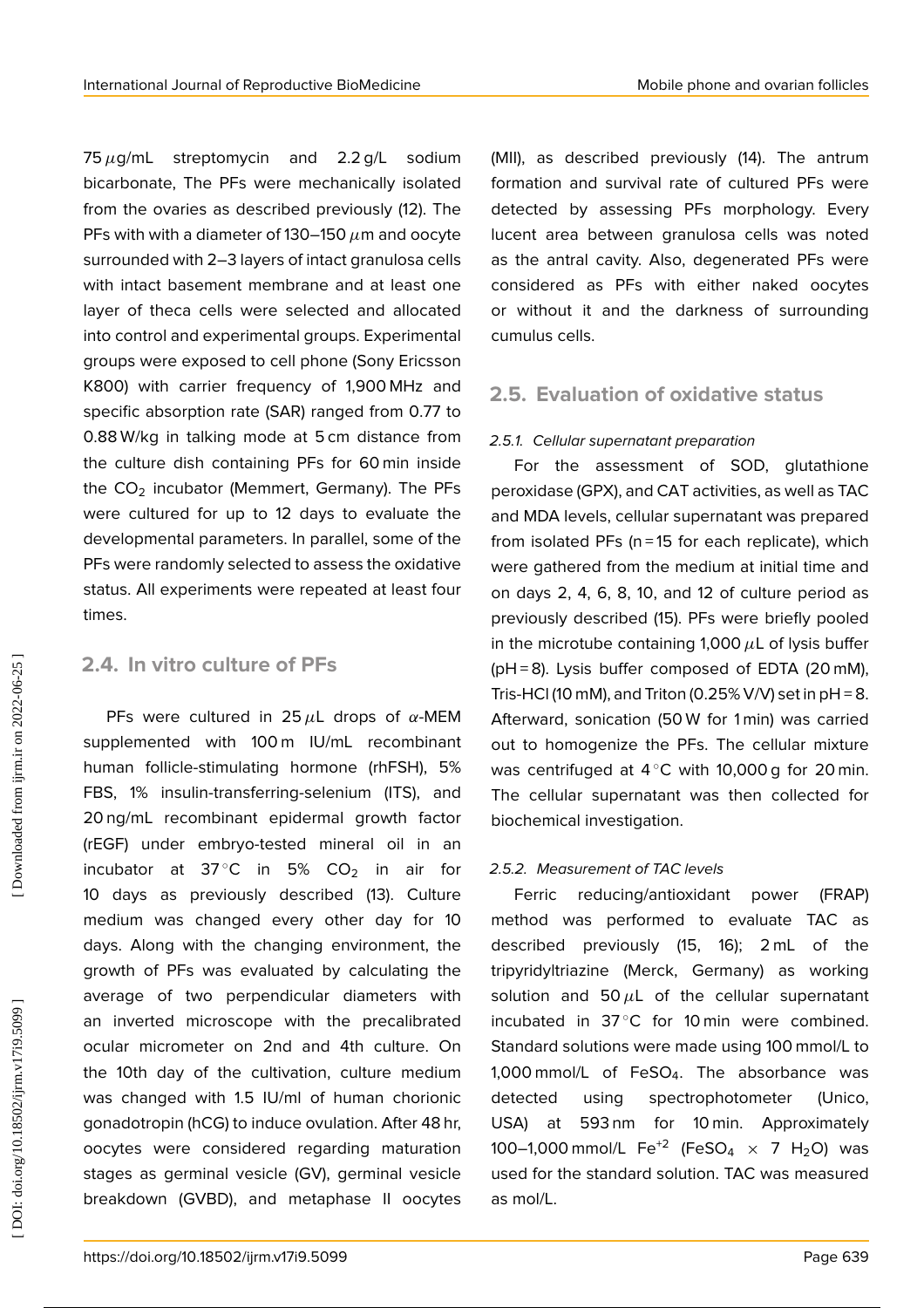#### 2.5.3. Assessment of lipid peroxidation

Lipid peroxidation was evaluated using MDA level as an index of lipid peroxidation based on methods previously described (15, 17). The prepared reagent mixture was composed of 8.1% sodium dodecyl sulfate, 0.8% thiobarbituric acid, 20% acetic acid, and 0.76% butylated hydroxytoluene, which were added to the cellular supernatant and incubated at 95 ◦C for 60 min, then immediately cooled to room temperature. Afterward, the centrifuge was performed for 10 min at 2,000 g absorbance of the resultant organic layer, which was assessed spectrophotometrically at 532 nm. MDA levels were presented as nmol/mg protein.

#### 2.5.4. Assessment of enzymatic antioxidants

SOD activity was measured following the method of (15, 18). A working solution, which contains the cellular supernatant  $(50 \mu L)$ supplemented with methionine (14.3 mmol), nitro blue tetrazolium (NBT, 82.5  $\mu$ mol), potassium phosphate buffer (50 mmol, pH 7.8), and riboflavin (2.2  $\mu$ mol), was applied. The reaction was induced using a fluorescent lamp 15 cm from the test tube for 10 min. The absorbance of the reaction tube was then read spectrophotometrically at 560 nm. Control was defined with reaction mixture without the cellular supernatant exposed to fluorescent, while blank was exposed to fluorescent. An inhibition of 50% NBT reduction was considered as one unit of SOD. GPX activity was measured according to the methods of (15, 19). Furthermore, 50 $\mu$ L of the supernatant was supplemented with a reaction mixture containing the reaction solution consisting of glutathione (150  $\mu$ L, 2 mmol), glutathione reductase (0.15 U/mL), sodium azide (0.4 mmol/L), tert-butyl hydroperoxide (t-BHP, 0.5 mmol/L), nicotinamide adenine dinucleotide phosphate (NADPH, 0.3 mmol/L), and potassium phosphate buffer (25 $\mu$ L). The conversion of NADPH to NADP was defined as a GPX activity and measured with absorption changes at 340 nm in

1 min/mg protein. The specific activity of CAT was assayed based on the disintegration of hydrogen peroxide through the previously described methods (15) by calculating absorbance change in 1 min as a time unit and presented as  $\mu$ mol/min/mg protein. The cellular supernatant was added to the reaction mixture, which was composed of  $H_2O_2$  (30 mM) and potassium phosphate buffer (10 mM, pH 7.0). Afterward, the absorbance was read spectrophotometrically at 240 nm. Blank was phosphate buffer without the cellular supernatant. The total protein concentration in the cellular supernatant for the aforementioned biochemical parameters was measured using Lowry assay methods (20).

## **2.6. Ethical consideration**

The adult female and male NMRI mice were obtained from the Pasteur Institute of Iran (Tehran, Iran). Animal experiments conform to the institutional standards that fulfill and follows the Declaration of Helsinki, as revised in Tokyo 2004, and has been approved by the Animal Care and Use Committee of Damghan University (No: 122018).

## **2.7. Statistical analysis**

All data were analyzed using SPSS version 24 software package for Windows (SPSS Inc., Chicago, IL, USA) throgh independent samples T-test, and p < 0.05 was considered statistically significant.

## **3. Results**

### **3.1. Assessment of growth**

The growth rate of PFs is shown in Figure 1. At the initial time of culture, no significant differences between the diameter of PFs in the control groups (143.33  $\mu$ m) and the group exposed to the cell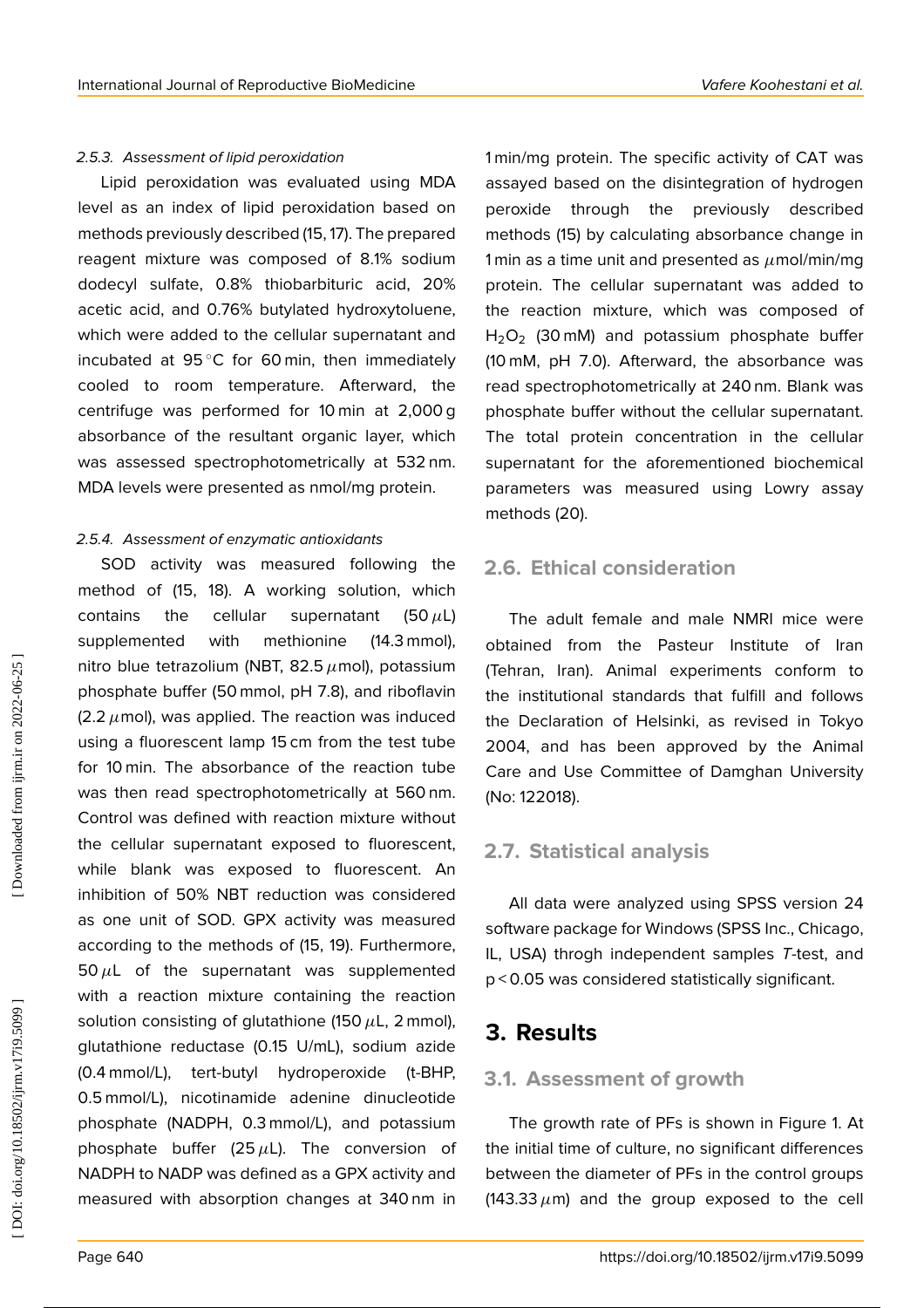phone (141.08  $\mu$ m, p=0.302) were found. On the second day, the diameter of PFs in the control group (228.00  $\mu$ m) was significantly higher compared with that of the follicles exposed to the cell phone (172.35  $\mu$ m, p = 0.001). The diameter of PFs exposed to a cell phone on the fourth day (244.17  $\mu$ m) was significantly lower compared with that of the control group (363.92  $\mu$ m: p = 0.001).

The developmental phases of in vitro-cultured PFs are depicted in Figure 2 and the rates of survival, antrum formation, ovulation, and oocyte maturation are summarized in Tables I and II. The rate of degenerated PFs in the control group was statistically lower compared with that of the treated group ( $p = 0.003$ , Table I). The antrum formation rate of PFs in the control group was significantly higher than those exposed to cell phone ( $p = 0.002$ , Table I). A significant difference  $(p=0.002)$  was found between the ovulation rates of PFs in the control and cell phone-exposed groups (Table I). Furthermore, the maturation rate of harvested oocytes from control PFs was significantly higher than of those exposed to cell phones. The GVBD rate in the control group was significantly higher than that in the cell phone-exposed group (p < 0.001, Table II). Furthermore, the rate of MII oocyte of the control group was significantly higher compared with the cell phone-exposed group  $(p < 0.001$ , Table II).

### **3.2. Assessment of oxidative status**

The TAC levels in PFs of cell phone-exposed and control groups during the cultivation period are shown in Figure 3. No significant difference was seen in TAC levels in PFs of cell phone-exposed group compared to that of the control group at the beginning of cultivation period. Whereas, on the 2nd, 4th, 6th, 8th, 10th and 12th days of the culture period, the TAC level in the PFs of the cell phone-exposed group were significantly lower than those of the control group (p < 0.001).

The MDA content in PFs of cell phone-exposed and control groups during the cultivation period is shown in Figure 4. The amounts of MDA at the initial time, the  $2<sup>nd</sup>$ ,  $4<sup>th</sup>$ ,  $6<sup>th</sup>$ ,  $8<sup>th</sup>$ ,  $10<sup>th</sup>$  and  $12<sup>th</sup>$ days of the culture period in the PFs of the cell phone-exposed group was significantly higher than those of the control group ( $p < 0.001$ ; Figure 4). The levels of SOD activity are shown in Figure 5. The SOD activity decreased in both experimental groups during the cultivation period. The SOD activity at the initial time, 4th, 6th, 8th, 10th and 12th days of the culture period in the PFs of the cell phone-exposed group was significantly lower than those of the control group ( $p$  < 0.05), whereas the level of SOD activity on the 2nd day of the culture period was not significantly different between the control and cell phone-exposed groups  $(p = 0.079)$ .

The levels of GPX activity are shown in Figure 6. The GPX activity declined in both the experimental groups up to the end of the culture. The levels of GPX activity at the initial time and at the 4th, 6th, 8th, 10th, and 12th days of the cultivation period were significantly lower in the PFs of the cell phone-exposed group compared with the control group (p < 0.001). Whereas, on the other hand, the level of GPX activity on the 2nd day of the culture period was not significantly different between the control and cell phone-exposed groups  $(p = 0.107)$ .

The CAT activity is shown in Figure 7. At the initial time of the culture period, CAT activity was significantly higher in the PFs of the cell phone-exposed group than that of the control group (p < 0.05), whereas the CAT activity on the second and fourth days of culture in the PFs of the exposed group was not significantly different from that of the control group ( $p > 0.05$ ). The CAT activity of PFs in the cell phone-exposed group was significantly lower compared with the control group on the 6<sup>th</sup>, 8<sup>th</sup>, 10<sup>th</sup> and 12<sup>th</sup> days of the cultivation period  $(p < 0.05)$ .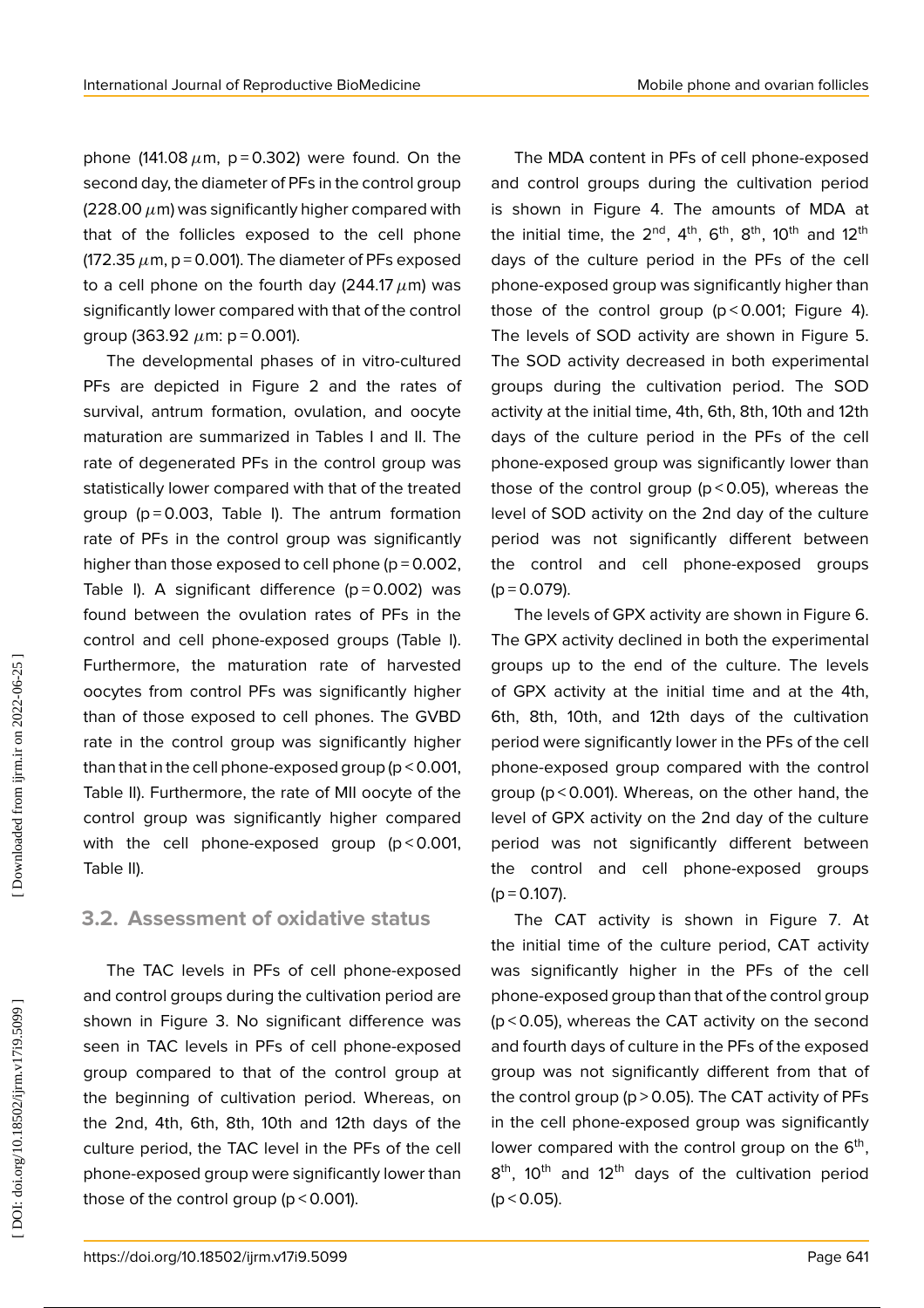|  | Table I. The rates of developmental parameters of preantral follicles |  |  |
|--|-----------------------------------------------------------------------|--|--|
|  |                                                                       |  |  |

| <b>Groups</b>          | Total | <b>Degeneration</b>      | Antrum                   | <b>Ovulation</b>         |
|------------------------|-------|--------------------------|--------------------------|--------------------------|
| Control                | 240   | 62 (25.83% $\pm$ 6.16)   | 186 (77.50% ± 6.47)      | 178 (74.17% ± 7.88)      |
| Exposure to cell phone | 240   | $*117(48.75\% \pm 6.99)$ | $*113(47.08\% \pm 9.27)$ | $*106(44.17\% \pm 7.76)$ |

Data presented as  $n \times t$  SD)

∗ Indicates significant difference compared with the control group (p < 0.05)

#### **Table II** . The rates of oocyte maturation

| <b>Groups</b>          | Total | GV                     | <b>GVBD</b>            | <b>MII</b>              |
|------------------------|-------|------------------------|------------------------|-------------------------|
| Control                | 240   | 30 (12.50% $\pm$ 2.15) | 55 (22.92% ± 4.38)     | $93(38.75\% \pm 4.38)$  |
| Exposure to cell phone | 240   | *57 (23.75% ± 6.72)    | $*16(6.67\% \pm 3.36)$ | $*33(13.75\% \pm 2.10)$ |

Data presented as  $n \times t$  SD)

GV: Germinal vesicle; GVBD: Germinal vesicle breakdown; MII: Metaphase II <sup>∗</sup> \*Indicates significant difference compared with the controlgroup ( $p < 0.05$ )



Figure 1. Growth changes of cultured PFs at the initial time, as well as on days 2 and 4. \*Indicates significant difference.



**Figure 2.** Photos of in vitro-cultured PFs on days 2 (a), 4 (b), 6 (c), 8 (d), and 10 (e), and the oocyte ovulated in cultured PFs following the addition of hCG to culture media (f) shown by the black arrow. Antrum formation is represented by the black arrow. Germinal vesicle oocytes (g), germinal vesicle breakdown in oocytes (h), and Metaphase II oocytes (i). (Preantral follicles and oocytes were visualized by inverted microscope at  $400 \times$  magnification).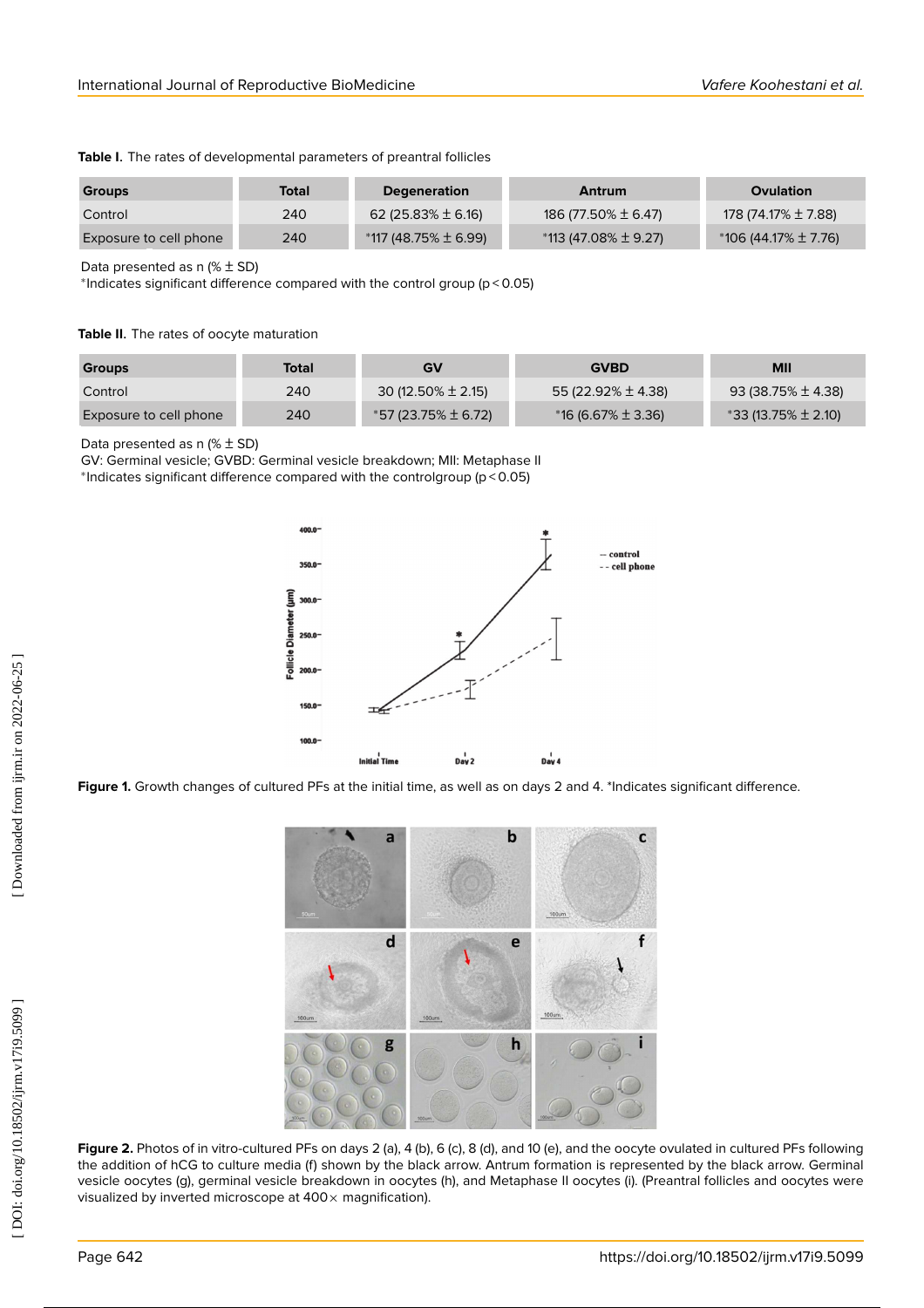

Figure 3. The TAC levels of PFs with or without exposure to a cell phone during the cultivation period. Data are expressed as  $mean \pm SD$ . \*Indicates significant difference compared with the control group.



**Figure 4.** The MDA levels of PFs with or without exposure to a cell phone during the cultivation period. Data are expressed as  $mean \pm SD$ . \*Indicates significant difference compared with the control group.



**Figure 5.** The SOD activity of PFs with or without exposure to a cell phone during the cultivation period. Data are expressed as  $mean \pm SD$ . \*Indicates significant difference compared with the control group.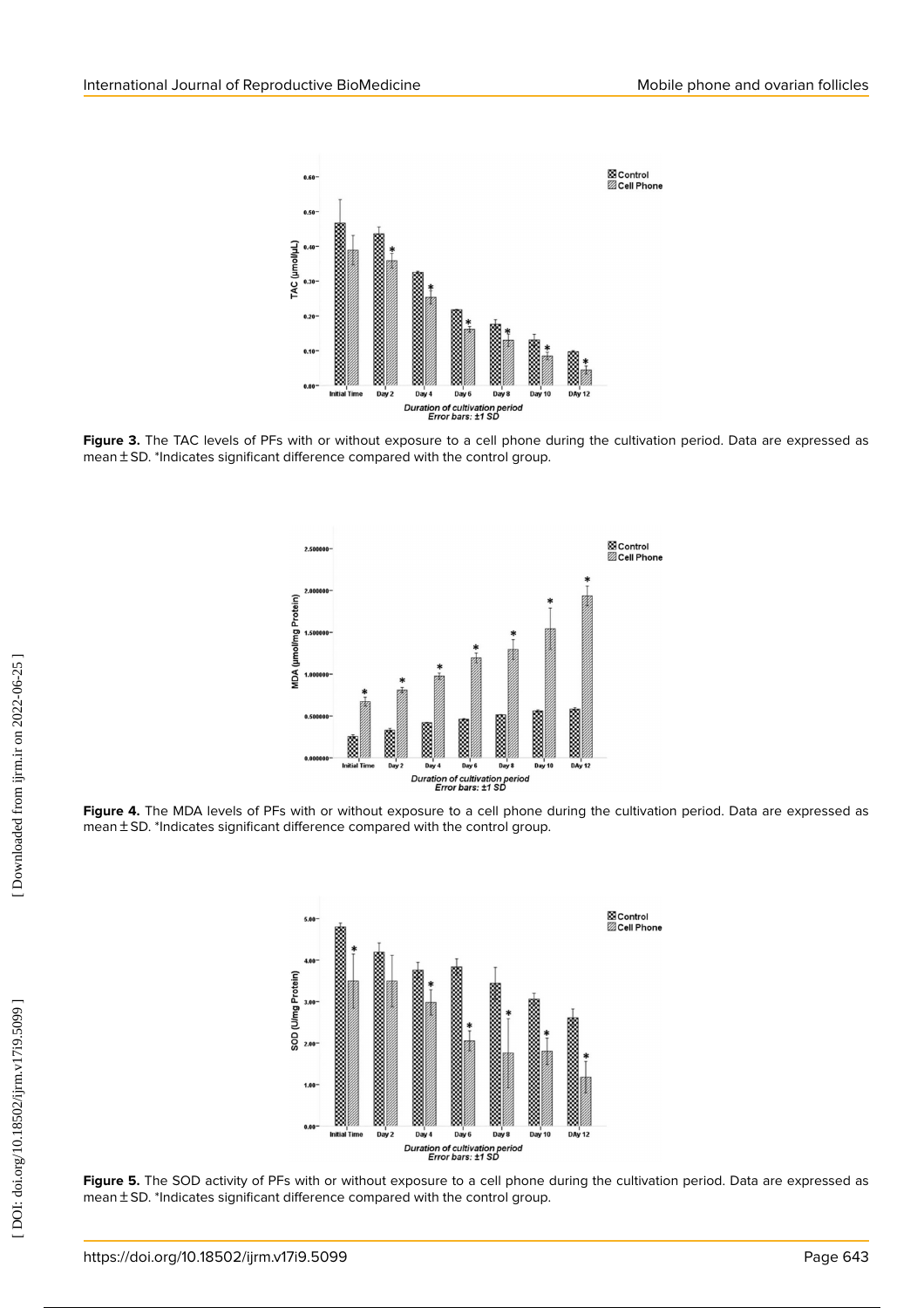

**Figure 6.** GPX activity of PFs with or without exposure to a cell phone during the cultivation period. Data are expressed as mean ± SD. \*Indicates significant difference compared with the control group.



**Figure 7.** The CAT activity of PFs with or without exposure to a cell phone during the cultivation period. Data are expressed as mean ± SD. \*Indicates significant difference compared with the control group.

## **4. Discussion**

The results of the present study shows that the rates of the developmental parameters and enzymatic antioxidant activities of the PFs exposed to cell phone decreased significantly compared to those of the control group. In addition, the TAC and MDA levels decreased and increased, respectively, in the exposed PFs compared to those in the control group. In recent years, the use of cell phones increased the risks of exposure to electromagnetic radiation (EMR). Several studies have been conducted on the effects of electromagnetic waves on tissue damage, but conflicting results have been obtained. These contradictions can be attributed to the difference in variable frequencies, various tissues, and exposure times. The effects of EMR on fertility have several issues. The effects of EMR on male and female reproductive systems have been investigated, whereas, the mechanism of its effect is not well-known. In this regard, Safian and colleagues showed that the exposure to cell phone decreased the blastocysts cell viability (21), which in turn might affect normal embryonic development (22). However, EMR has been proven to cause changes to the cell cycle, enzymatic activity, and integrity of cell membrane (1, 11, 23). Folliculogenesis and oogenesis are the results of complex coordination between different cells, hormones, messengers, and various macromolecules. The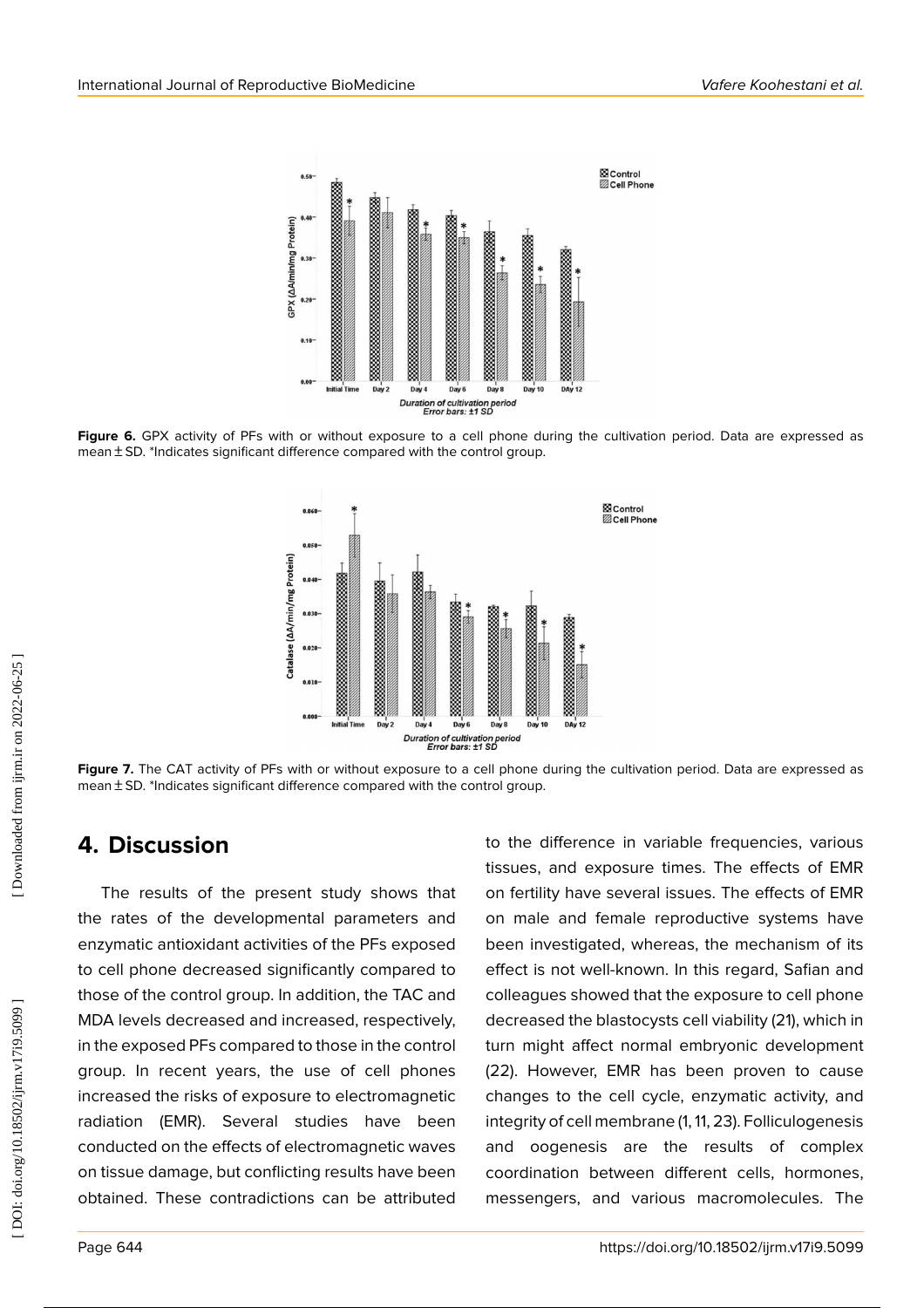presented data revealed that cell phone exposure has a damaging effect on the development of PFs which, in turn, diminished oocyte maturation and development. Thus, a high percentage of the ovulated oocytes from cell phone-exposed PFs were arrested at the GV stage and failed to complete nuclear maturation. Incomplete oocyte nuclear maturation, at least in part, can be explained by the EMR-induced apoptosis in somatic cells of PFs, particularly the granulosa cells and reduced proliferation (24). Although the complete mechanism of its action is unknown, another explanation could be the effect of EMR on cellular signaling, protein misfolding, and finally, cell growth inhibition (23).

Furthermore, in in vivo condition, cell phone radiation could induce OS via increased ROS production and decreased antioxidant enzyme activity (7, 8). This finding is in agreement with the results of the present study, which show that the enzymatic antioxidant (SOD, GPX, and CAT) significantly altered in cultured PFs after exposure to cell phone radiation compared with those of the control group. This result is consistent with those of other investigations which showed that prolonged exposure to cell phone decreases the activities of CAT, SOD, GPX, (7). In this regard, Mao and colleagues showed that EMR disturbed gene expressions that are involved in ROS metabolism and gene-encoding antioxidant enzymes (25).

MDA level as a lipid peroxidation index is the main feature of oxidative damage. Our results show that exposure to cell phone radiation increased MDA content in PFs during the cultivation period, which, in turn, increased the production of oxidizing agents. MDA content has a reverse correlation with TAC (26), which is in agreement with our finding. Furthermore, recent studies have shown that exposure to EMR increased MDA levels and ROS production (11). In this regard, Agarwal and co-worker showed the effect of cell phone radiation on semen oxidative profiles (27). Their findings indicate that ROS production increased, followed by increased MDA and decreased TAC, SOD, GPX, and CAT in semen plasma. Moreover, in this regard, others observed that exposure to cell phones reduces enzymatic antioxidant activity (SOD and GPX) significantly, whereas a significant increase was observed in MDA levels. They concluded that excessive production of ROS was the result of cell phone exposure and had an impact on the fertility potential of sperm (11).

## **5. Conclusion**

In conclusion, the present study demonstrates that the exposure to cell phone impaired the development of the mice PFs during in vitro culture through inducing OS.

## **Acknowledgments**

The authors are grateful to Mr. Abutaleb Koosha for the technical assistance.

## **Conflicts of Interest**

The authors declare that they have no conflict of interest.

## **References**

- [1] Merhi ZO. Challenging cell phone impact on reproduction: A review. J Assist Reprod Genet 2012; 29: 293–297.
- [2] Friedman J, Kraus S, Hauptman Y, Schiff Y, Seger R. Mechanism of short-term ERK activation by electromagnetic fields at mobile phone frequencies. Biochem J 2007; 405: 559–568.
- [3] Agarwal A, Deepinder F, Sharma RK, Ranga G, Li J. Effect of cell phone usage on semen analysis in men attending infertility clinic: an observational study. Fertil Steril 2008; 89: 124–128.
- [4] Baste V, Riise T, Moen BE. Radiofrequency electromagnetic fields; male infertility and sex ratio of offspring. Eur J Epidemiol 2008; 23: 369–377.
- [5] Imai N, Kawabe M, Hikage T, Nojima T, Takahashi S, Shirai T. Effects on rat testis of 1.95-GHz W-CDMA for IMT-2000 cellular phones. Syst Biol Reprod Med 2011; 57: 204–209.
- [6] Oyewopo AO, Olaniyi SK, Oyewopo CI, Jimoh AT. Radiofrequency electromagnetic radiation from cell phone causes defective testicular function in male Wistar rats. Andrologia 2017; 49: e12772.